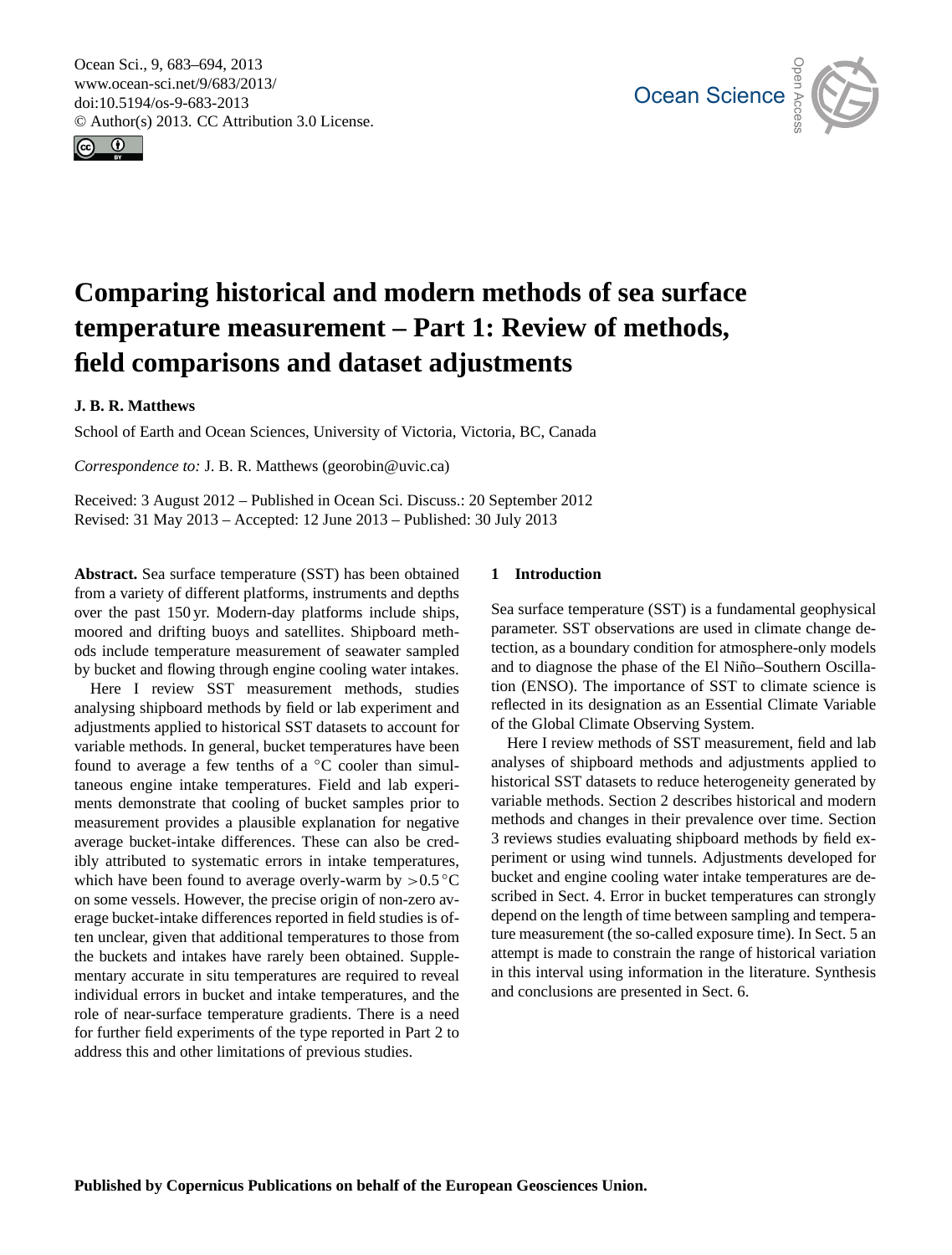## **2 History of SST measurement**

SST measurements are obtained by merchant, navy and scientific vessels. Ships that report SST and other meteorological variables to the World Meteorological Organization (WMO) are known as voluntary observing ships (VOS). Modern VOS include container ships, bulk carriers and tankers. International recommendations for SST measurement were first established at the Brussels Maritime Conference of 1853. The conference report proposed that the temperature of surface seawater be measured using wooden buckets (Woodruff et al., 2008). Folland and Parker (1995; referred to as FP95) describe a 19th century ship's wooden bucket of 12 L capacity. It has been suggested that the buckets used transitioned from predominantly wooden to predominantly canvas between the 1850s and 1920s. As discussed by Jones and Bradley (1992), that such a widespread changeover actually occurred is highly uncertain, with canvas buckets known to have been used since at least the 1840s (Parker, 1993). Regardless, I suggest from practical experience that sampling with general-purpose ships' wooden buckets would have been impractical and dangerous on the steamships that gradually replaced slower sailing vessels of lower freeboard in the late 19th century. Such buckets bounce along the sea surface when suspended from ships travelling in excess of  $\sim$  7 kt ( $\sim$  3.5 ms<sup>-1</sup>) and considerable drag is generated once they dip beneath the surface. Canvas buckets do not bounce along the surface and those used aboard steamships appear to have been of fairly small volume (2– 4 L, Brooks, 1928; referred to as B28) and often weighted to help them sink (e.g. with a wood base). A photograph featuring such a bucket is presented in Brooks (1932). Canvas buckets are thought to have remained the dominant bucket type used from the 1920s until their gradual replacement by rubber and other modern "insulated" meteorological buckets in the 1950s and 1960s (Kennedy et al., 2011b). Examples of the latter are described in Kent and Taylor (2006). Retrieval of buckets can be challenging, particularly from the bridge of large modern merchant vessels at 30 m up and underway at speeds of 20 kt ( $\sim 10 \,\text{ms}^{-1}$ ) or more. Hénin and Grelet (1996) note that such hauls "can be an arduous and acrobatic process". Indeed, HMSO (1956) recommends that ships travelling faster than 15 kt should obtain intake readings in preference to bucket temperatures for safety reasons.

Due to supposed differences in their propensities for captured seawater to change temperature following collection, rubber buckets are known as "insulated", wooden as "partially-insulated" and canvas as "uninsulated". The walls of canvas buckets can be permeable to sample seepage, with consequent evaporation from the external bucket surface thought to lead to sample cooling. Evaporation of water absorbed into the walls or adsorbed to their outer surface during sampling can also contribute. For buckets without lids, evaporation can also occur about the exposed upper surface of the sample.

A new method of SST measurement evolved with the advent of steamships. To maintain engine temperatures below critical thresholds, large volumes of subsurface seawater were pumped on board for engine cooling. To monitor the efficiency with which the seawater was removing heat from the engine, ships' engineers began observing seawater temperature in engine cooling water intakes. Meteorologists recognised that intake temperature measured prior to the engine might be representative of seawater temperature at intake depth. Such engine intake temperatures (EIT) are known to have been recorded since at least the 1920s (Brooks, 1926; referred to as B26).

The prevalence of EIT readings in the decades prior to World War II (WWII) is poorly known but assumed small. In the primary compilation of historical SST measurements, the International Comprehensive Ocean-Atmosphere Data Set (ICOADS, Woodruff et al., 2011), observations from this period largely originate from British, Dutch and German vessels, for which the bucket method was recommended. EIT are thought to dominate SST measurements from 1942–1945 when there was an increase in the proportion of observations coming from US ships, on which the intake method is thought to have prevailed (Thompson et al., 2008). Furthermore, nighttime bucket deployments were likely avoided during WWII since they would have required use of a light on deck (FP95). Kent et al. (2010) present measurement method attribution plots for ICOADS SST data.

While buckets generally sample the upper few tens of centimetres (note that Parker (1993) describes two weighted buckets designed to sample at 1–2 m depth), depths sampled by intakes can be highly variable. Engine intake inlets are usually close to keel depth to ensure submergence under all sea conditions. Actual sampling depth for intakes on container ships and bulk carriers can vary by several metres, depending on shipload (Beggs et al., 2012). Large ships can have dual seawater intakes, one close to keel depth and another a few metres higher (Ecology and Environment, 2007). The deep intake is used at sea and the upper when in shallow coastal waters or canals. Intake depths reported in the early literature are presented in Table 1. Brooks (1926) reports an intake depth of ∼ 7 m on a Canadian Pacific steamship in the 1920s. James and Shank (1964) estimate intake depths of ∼ 3–10 m for various US merchant, Navy and Coast Guard observing ships reporting in 1962 and 1963. They defined relations between intake depth and full-load draft for different hull types and categorised observing ships by hull type to estimate their intake depth. More contemporary intake depths averaged by type of VOS ship reporting this between 1995 and 2004 are presented in Table 5 of Kent et al. (2007). Container ships and tankers were found to have intakes at ∼ 7–9 m depth while intakes on bulk and livestock carriers were found to often exceed 10 m. Kent and Taylor (2006) report that the average intake depth for VOS reporting this in 1997 was  $8.4 \pm 4.1$  m, with the deepest inlet being at 26 m. Oceanographic research vessels often have dedicated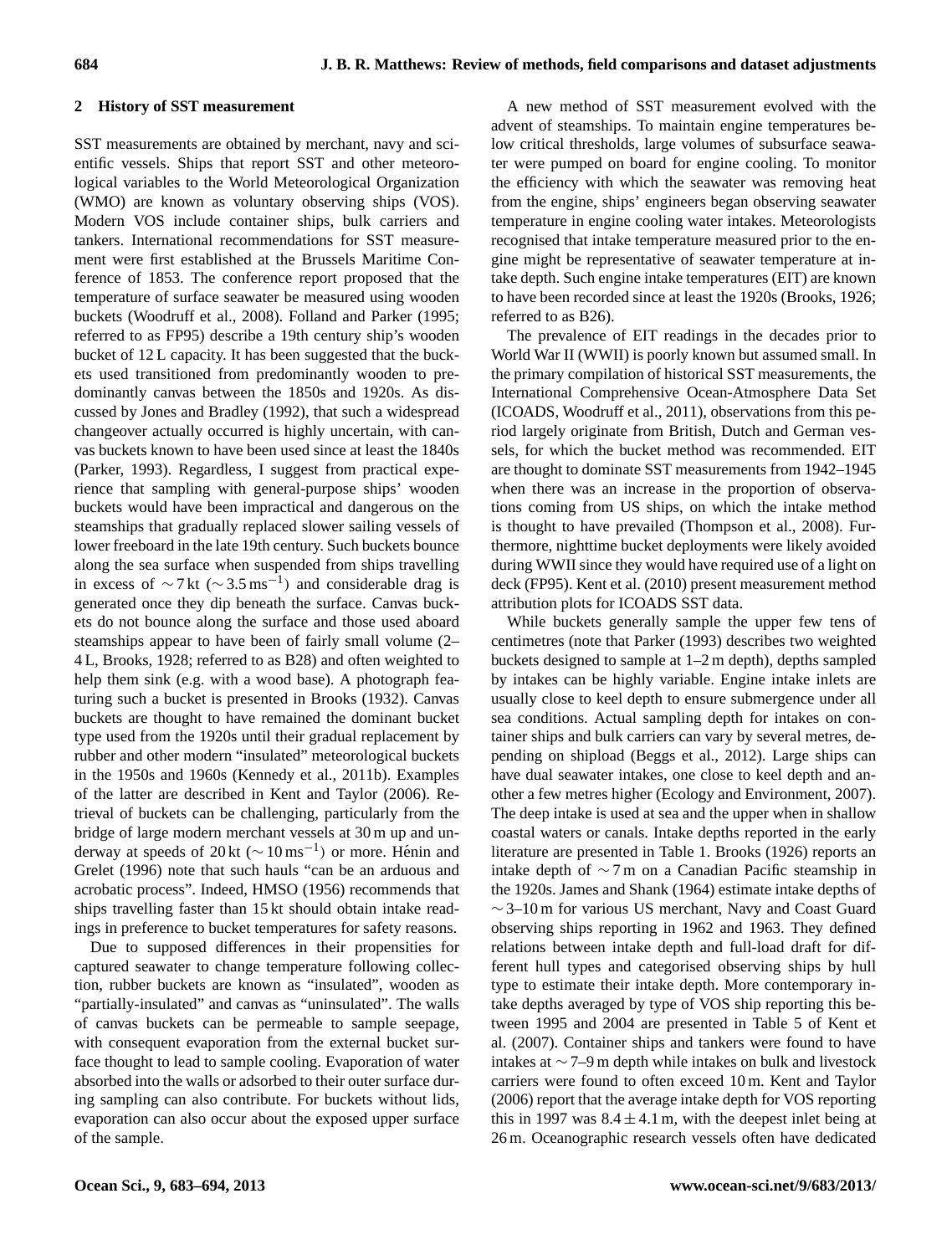# **J. B. R. Matthews: Review of methods, field comparisons and dataset adjustments 685**

**Table 1.** Intake depths reported from observing ships of various type in pre-1980 literature. All are from ships contemporary to the publication year except Collins et al. (1975), which are from vessels operating during 1927 to 1933. CSIRO is the Commonwealth Scientific and Industrial Research Organisation of Australia.

| Reference              | Intake depth $(s)$                             | Ship type $(s)$                                                                              |
|------------------------|------------------------------------------------|----------------------------------------------------------------------------------------------|
| Brooks (1926)          | 22–24 ft $({\sim}7 \text{ m})$                 | Canadian Pacific steamship<br>(RMS Empress of Britain)                                       |
|                        | 15 ft $({\sim}4.5 \,\mathrm{m})$               | 2 US Coast Guard Ice Patrol vessels<br>( <i>Tampa</i> and <i>Modoc</i> )                     |
| Lumby $(1927)$         | 30 ft ( $\sim$ 9 m)                            | Ocean liner (RMS <i>Majestic</i> )                                                           |
| Roll (1951a)           | 4.5 <sub>m</sub>                               | German Fishery Patrol Vessel (Meerkatze)                                                     |
| Kirk and Gordon (1952) | 9 ft ( $\sim$ 3 m)                             | British ocean weather ships                                                                  |
| Saur (1963)            | 10–22 ft $({\sim}3-7$ m)                       | 3 US Military Sea Transport Service ships,<br>9 US Navy Radar Picket ships                   |
| James and Shank (1964) | 10–32 ft ( $\sim$ 3–10 m)<br>(average of 21ft) | US merchant, Navy and Coast Guard vessels                                                    |
| James and Fox (1972)   | $0-9m$                                         | WMO voluntary observing ships                                                                |
| Piip (1974)            | $2 - 6m$                                       | Merchant vessels traversing $0-50^{\circ}$ S, 135-180 $^{\circ}$ E<br>and reporting to CSIRO |
| Collins et al. (1975)  | 5 m                                            | Canadian Pacific steamships                                                                  |
| Tabata (1978a)         | 3 <sub>m</sub>                                 | Canadian ocean weather ships                                                                 |



**Fig. 1.** Schematic of a typical engine cooling water intake system on a modern merchant vessel.

seawater intakes for underway scientific measurements, typically sampling at  $\sim$  2–4 m depth. These scientific intakes are distinct from engine intakes in that the pipes tend to be of much smaller diameter, a few centimetres (e.g. Tabata, 1978a), as opposed to tens of centimetres (e.g. Kirk and Gordon, 1952).

With EIT readings traditionally being obtained by ships' engineers for engine monitoring purposes, procedures and instruments have varied from ship to ship and remain unstandardised and poorly documented today. As reported in Part 2, intake thermometers are generally mounted within 15 m inboard of the inlet and beyond a seacock (Fig. 1). On modern vessels seawater is often piped aboard through a sea chest, a sealed metal box built into the hull with an external grate. Intake thermometers are sometimes mounted into the sea chest itself (Tabata, 1978b), reportedly a favoured position for distant-reading thermometers (WMO, 2008). In addition to one or more main engine intake lines (e.g. with multiple engines), ships can have multiple ancillary lines, and temperature be measured on several (B28; Saur, 1963).

Two main types of EIT method can be distinguished: well and faucet. In the well method, a temperature probe or thermometer bulb is mounted inside a well sunk into the intake pipe to around a third its inside diameter (e.g. Kirk and Gordon, 1952; Piip, 1974). Wells may be oil-filled and are sometimes referred to as thermometer pockets or thermowells. Rapid conduction across the well casing allows intake temperature to be measured while at the same time enabling the probe or bulb to be readily removed for maintenance. The sensing element can also be directly inserted into the pipe (e.g. Stupart et al., 1929). Both well and direct insertion temperatures are sometimes referred to as injection temperatures. In the faucet method, seawater is sampled from the intake through an attached pipe fitted with a tap and its temperature measured externally (e.g. B26; HMSO, 1956; Piip, 1974).

Manually-read mercury-in-glass thermometers have been used for both bucket (B28; Tauber, 1969; Collins et al., 1975; Tabata, 1978b) and intake (B28; Saur, 1963; Tauber, 1969) measurements. Intake temperatures have also been taken using mercury-in-steel (HMSO, 1956; Piip, 1974; Collins et al., 1975) and electrical resistance thermometers (B26; Tabata, 1978a), and thermistors (Tabata, 1978c). Hagart-Alexander (2010) provide a review of thermometer types and a description of thermowells. EIT has sometimes been continuously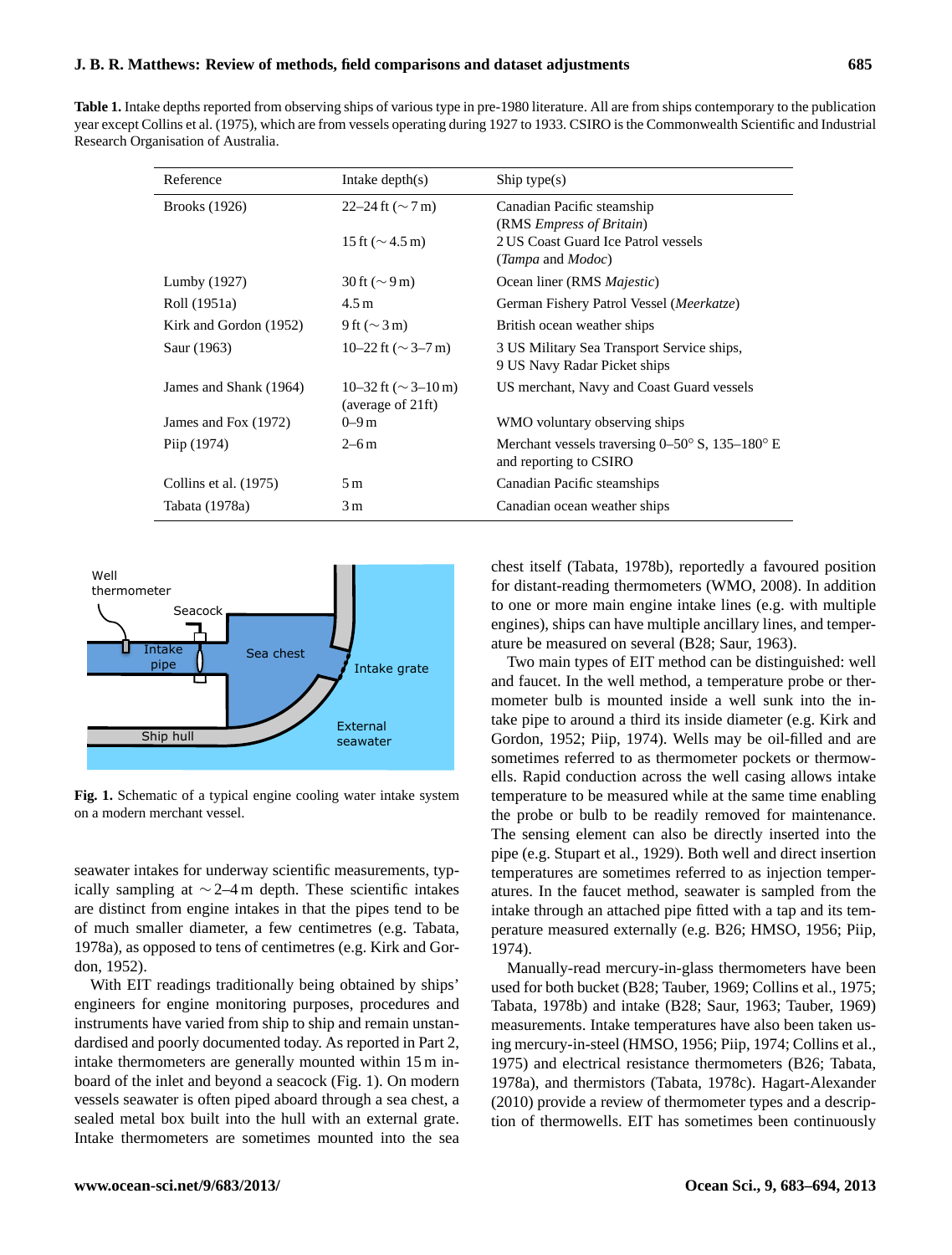recorded using a thermograph (e.g. B26; Collins et al., 1975; Piip, 1974). Brooks (1932) presents a photograph of an early version of such a setup. On modern vessels, a distant-reading display may be available in the engine room or on the bridge (WMO, 2008).

In recent decades the number of bucket and engine intake observations has declined, in part due to reduction in the WMO VOS fleet from a peak of over 7500 ships around 1985 to under 4000 today (Kennedy et al., 2011b). Shipboard hull contact sensors, that is temperature sensors mounted to the outside or inside of the hull (e.g. Beggs et al., 2012), have increased in prevalence over this period, providing more SST observations than buckets by the late 1990s (Kent et al., 2007). They presently contribute around a quarter of all VOS SST measurements (Kent et al., 2010). Other dedicated shipboard methods include radiation thermometers, expendable bathythermographs and trailing thermistors.

Since the early 1970s VOS SST measurements have been augmented by temperatures from ocean data acquisition systems (ODAS), primarily moored and drifting buoys. Around 70 % of in situ observations were obtained by buoys in 2006 (Kennedy et al., 2011b). ICOADS contains drifting buoy measurements from 1978 onwards and moored buoy observations from 1971 (Woodruff et al., 2011). Earlier measurements from these platforms may exist but are not included in ICOADS. While drifting buoys are purported to measure sea temperature at a nominal depth of ∼ 25 cm (Kennedy et al., 2007), they oscillate within the surface wave field such that actual measurement depth can be anywhere within the upper 2 m (Emery et al., 2001).

Some SST datasets incorporate both satellite and in situ observations. While satellite retrievals of SST have been obtained since the 1960s (Rao et al., 1972), only observations obtained following the advent of the Advanced Very High Resolution Radiometer (which measures in the infrared) are generally utilised today, often from 1981 onwards (e.g. Reynolds et al., 2002). Since 1991, SST retrievals have also been obtained using along-track scanning radiometers, which measure over three channels in the thermal infrared (Merchant et al., 2008). Unlike earlier instruments, these are self-calibrating, providing fairly accurate retrievals without the need for calibration using in situ measurements. SST has also been measured by satellite-borne passive microwave radiometers since 1997 (Wentz et al., 2000). These have an advantage over infrared sensors in that microwaves can penetrate clouds with little attenuation. Satellite instruments observe temperature within the sea surface skin (upper  $\sim 1$  mm) whereas in situ methods measure the so-called bulk temperature beneath. Satellite observations have greatly improved spatial coverage, particularly in the Southern Ocean where in situ sampling remains sparse.

### **3 Field and lab evaluations of shipboard methods**

#### **3.1 Bucket-intake temperature comparisons**

Field evaluations of SST measurement methods have largely focused on average differences between bucket and engine intake temperatures. Brooks (1926) compared tin bucket and engine intake temperatures collected aboard the Canadian Pacific steamship RMS *Empress of Britain* on a cruise between New York and the West Indies in February and March 1924. Faucet and injection temperatures were found to respectively average  $0.1° F (\sim 0.06 °C)$  and  $0.5° F (\sim 0.3 °C)$ warmer than near-simultaneous tin bucket temperatures. The injection temperatures were obtained from thermometers mounted on the condenser intake pumps, noted as difficult to read to better than 1 $\degree$  F ( $\sim$  0.6 $\degree$ C). Brooks suggests the injection temperatures in error due to parallax in reading and warming of intake seawater about the pumps. A fastresponse cylindrical bulb thermometer was used to obtain both the tin bucket and faucet temperatures and appears to have been readable to 0.1<sup>◦</sup> F. This was not the thermometer in standard use for bucket measurements aboard the *Empress of Britain*; rather, a longer-response spherical bulb thermometer read to 0.5 or 1<sup>°</sup> F was used. Brooks suggests the tin bucket samples cooled slightly pre-measurement, at most by  $0.2°$  F ( $\sim 0.1°$ C). Finding the maximum difference between the faucet and tin bucket temperatures to be only  $0.25^{\circ}$  F (∼ 0.15 ◦C), he concluded that the upper ocean had been well-mixed to at least the intake depth ( $\sim$  7 m). He does note, however, that sizeable positive average bucket-intake differences had previously been found in spring and summer in the Grand Banks aboard the *Tampa*. Reported average differences across the upper 5 m were  $0.6° F (\sim 0.3 °C)$  in daytime and  $0.3°$  F ( $\sim 0.2°$ C) at night for April to July 1925. Note that 0.6◦ F was added to the intake readings for supposed parallax error so the unadjusted differences were in fact larger. Similar gradients were found for the western North Atlantic in summertime by James and Shank (1964) using bathythermographs. They found the temperature contrast between 10 and 30 ft ( $\sim$  3–9 m) exceeded 0.6° F ( $\sim$  0.3 °C,  $\sim$  0.05 °C m<sup>-1</sup>) over 15 % of the time in June, July and August but was  $\leq 0.2^{\circ}$  F ( $\sim 0.1$  °C,  $\sim 0.02$  °C m<sup>-1</sup>) over 85 % of the time from September to March. Isothermal conditions were observed at least 55 % of the time during the latter period.

Brooks conducted an additional shipboard comparison aboard the ocean liner SS *Finland* on a cruise between San Francisco and New York in May 1928 (B28). Temperatures from the main engine intake were found to average 0.8 ◦C warmer than those obtained by fast measurement with a rubber-covered tin bucket of small volume (1.7 L). Those from the refigerator intake in the refigerator room averaged 0.2 ◦C warmer. Respectively, the engine intake and refigerator intake readings were found to average 0.7 and 0.3 ◦C warmer than those from a specially-fitted intake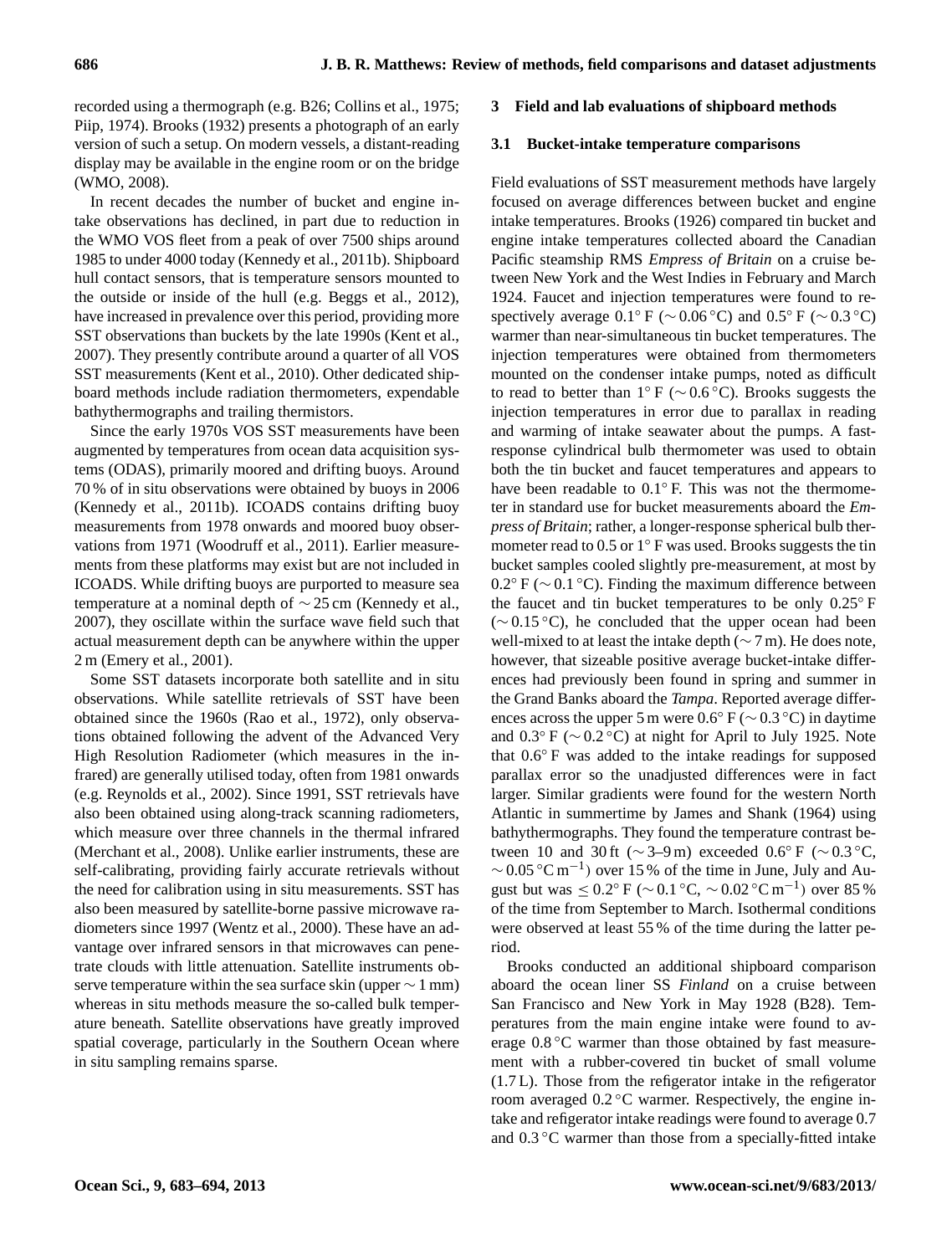thermograph. While details of the engine intake thermometer were not reported, the refigeration intake thermometer was graduated in intervals of  $2°$  F ( $\sim$  1.1 °C). Temperature change of the tin bucket sample pre-measurement was assumed small, although cooling of  $0.1\degree$ C was noted in one minute following collection under a wind speed of  $9 \text{ m s}^{-1}$ and SST-wet bulb temperature contrast of 6 ◦C.

Roll (1951a) compared bucket and intake temperatures obtained in the North Sea and Norwegian Sea from June to October 1950 by the German Fishery Patrol Vessel *Meerkatze*. A pipe was specially fitted to the engine intake to divert seawater, in a system designed to obtain accurate EIT readings. Bucket temperatures were obtained using a rubberinsulated water scoop of very small volume (0.6 L). An average bucket-intake difference of −0.07 ◦C was found from 410 comparisons. Small positive average differences of  $0.1 \degree$ C and below were generally found at low wind speeds (up to Beaufort force 4) and attributed to near-surface temperature gradients. Increasingly negative average differences were found at higher wind speeds and attributed to enhanced cooling of bucket samples, changing from −0.1 ◦C at Beaufort force 5 to nearly  $-0.25$  °C at force 6.

Kirk and Gordon (1952) compared bucket and intake temperatures obtained aboard Dutch merchant vessels in the eastern North Atlantic south of the British Isles. Intake temperatures tended to be  $\sim 1^{\circ}$  F ( $\sim 0.6^{\circ}$ C) warmer than bucket readings. Considerable scatter was found in the individual bucket-intake differences, with standard deviations ranging from around 0.7 to 0.9° F ( $\sim$  0.4–0.5 °C) across the Marsden squares analysed, increasing towards higher latitudes. They also compared bucket (UK Met Office Mk III) and intake thermograph measurements obtained by British ocean weather ships in the eastern subpolar North Atlantic between March and November 1949. The Mk III is a canvas bucket with an internal double-walled copper vessel and spring lid. The average across various cruise-mean intake-bucket differences for three weather ships was  $0.4° F (~0.2°C)$  onstation and  $0.2°$  F (~ 0.1 °C) underway. The larger difference on-station was suggested due to enhanced engine room warming of intake seawater from a reduced volume flow through the intake. The cruise averages varied between  $-0.6$ and  $+0.3 \degree C$  for both on-station and underway measurements.

Tauber (1969) evaluated EITs collected by three Soviet research vessels in the Pacific and Indian Oceans and by trawlers in the Black Sea and Sea of Asov between April 1967 and February 1968. Virtually all EITs (98 %) obtained by one research vessel were found to be overly-warm by  $> 0.5\degree$ C (compared against accurate measurements) while on the other vessels they were 1.2–2.3 ◦C too warm in 83 % of cases. Tauber thus concluded EIT measurements were unreliable.

Saur (1963) analysed 6826 pairs of bucket and engine intake temperatures obtained aboard 12 US military vessels between May 1959 and January 1962. Three of the vessels were traversing the North Pacific while the remainder

were usually stationed ∼ 300 miles off the US west coast. The fleet average intake-bucket difference derived from average differences for the individual vessels was  $1.2 \pm 0.6$ °F  $(∼ 0.7 ± 0.3 °C)$ . There was significant variation in the latter differences, ranging between  $-0.5$  and  $+3°$  F (around  $-0.3$ and  $+1.7\,^{\circ}\text{C}$ ), and between cruise averages for individual vessels, in one case varying between 0.3 and 1.8◦ F (around 0.2 and 1 ◦C). Specially-designed buckets and thermometers accurate to at least  $0.15° F (\sim 0.1 °C)$  were used for the bucket measurements. Thus the non-zero average differences likely primarily reflect errors in the intake temperatures, although with near-surface temperature gradients playing some role. Intake temperatures were only reported in whole ◦ F, being read from thermometers graduated in intervals of 2 or sometimes  $5°$  F (around 1.1 and 2.8 °C). Saur notes that a comparison between intake thermometers used aboard five US Coast Guard weather ships and an accurate thermometer had found systematic errors between  $-2$  and  $+3.9°$  F (around  $-1.1$  and  $+2.2$  °C).

One of the most observation-rich bucket-intake comparisons ever conducted was that of James and Fox (1972). They analysed 13 876 pairs of near-simultaneous bucket and intake temperatures obtained aboard VOS ships between 1968 and 1970. Although of global distribution, reports were mainly from the North Atlantic and North Pacific shipping lanes. From a compilation of all observations, intake temperatures averaged 0.3 ◦C warmer than bucket readings. Considerable spread was found in the individual differences with 68 % falling within  $\pm 0.9^{\circ}$ C and the largest differences exceeding  $\pm 2.5$  °C. This noise is not surprising given the temporal and spatial coverage of the collated observations and the heterogeneity of the bucket and intake methods (e.g. variable thermometer quality and observer care). They found that intake temperatures from mercury thermometers yielded a larger average intake-bucket difference  $(0.3 \degree C)$  than those from precision thermometers or thermistors (both  $0.09\degree C$ ).

On the whole, these studies suggest a tendency for intakes to read warmer than buckets, in opposition to what we would expect from typical near-surface temperature gradients (cooler with depth). The precise cause of reported average bucket-intake differences is not always clear, potentially being due to both bucket and intake errors where neither has been shown to be accurate. Confusing matters, buckets and intakes cannot be assumed to sample seawater of the same temperature in the presence of near-surface temperature gradients. This leads us to a discussion of terminology. The term "bias" is sometimes applied to average bucket-intake differences (e.g. Kennedy et al., 2011b) yet seems inappropriate given that both bucket and intake temperatures may show average deviations from the actual SST. By the latter I mean the actual temperature in the upper few centimetres. Similarly, use of the term "correction" to describe adjustment of bucket temperatures to be more consistent with EIT and vice versa is also unsuitable.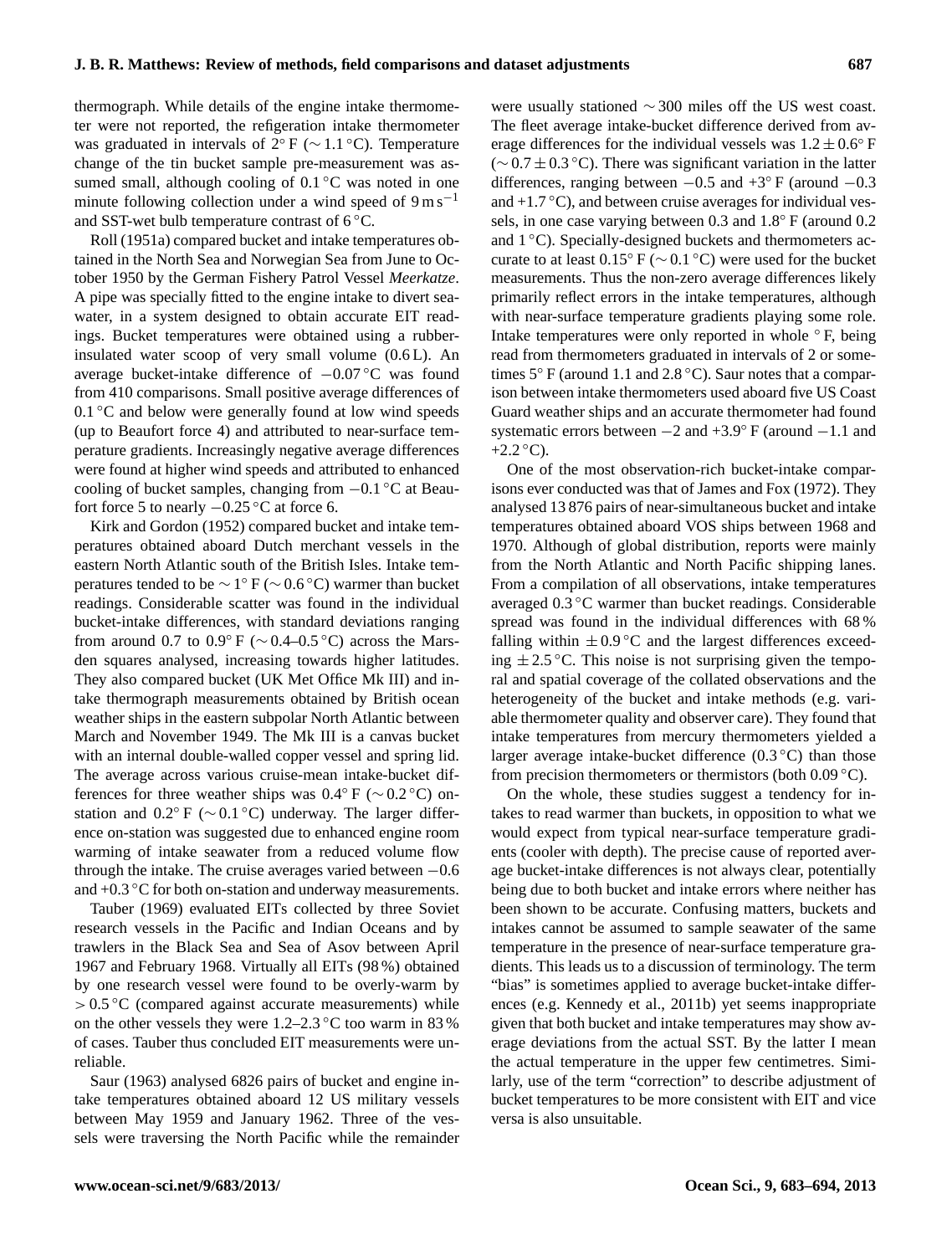Identification of individual errors in bucket and intake temperatures in field comparisons requires supplementary accurate in situ temperature measurements. Studies by Susumu Tabata published in the late 1970s are amongst the most comprehensive in this regard. Tabata (1978a) analyses upper ocean temperatures collected over 1956–1976 by Canadian weather ships at Station P and traversing Line P in the northeast Pacific, a ∼ 1425 km-long transect extending from the coastal waters of southwestern Vancouver Island, British Columbia, to Station P in the mid-Gulf of Alaska (Crawford et al., 2007). The mean difference between temperatures from a specially-designed meteorological bucket and an accurate reversing thermometer in the upper 1m was  $0.04 \pm 0.13$  °C over 1969–1976, with bucket temperatures thus concluded accurate to  $\pm 0.1$  °C. Like Saur (1963), average bucket-intake differences were found to vary widely between ships and between cruises on the same ship, although the individual cruise standard deviations were generally smaller and more consistent at around 0.05–0.25 °C (compared to around  $0.3{\text -}0.8$  °C for Saur). The latter likely reflects reduced noise in the intake temperatures from the weather ships due to better observing practices (they were collected by meteorological observers) and use of higher precision instruments (precision of  $\pm 0.2$  °C). Mean cruise intake-bucket differences were −0.02 and +0.18 on two weather ships over 1962–1967 (*St. Catherines* and *Stonetown*), and −0.05 and −0.02 °C for two other weather ships over 1967–1976 (*Vancouver* and *Quadra*). Except for the *St. Catherines* there was considerable variation in the average differences for individual cruises on these ships, for example, mostly varying within  $\pm$  0.3 °C for the *Quadra*.

Tabata (1978b, d) conducted a similar analysis using measurements collected by a Canadian oceanographic research vessel in the northeast Pacific in August and September 1975. Only observations coincident with wind speeds exceeding  $\sim 6 \,\text{ms}^{-1}$  were analysed, conditions under which the upper 10m was considered isothermal. EIT (inlet at 4 m) averaged  $0.3 \pm 1.2$  °C warmer than accurate temperatures from a salinity-temperature-depth (STD) meter. Tabata attributed the large standard deviation to reading error of the intake thermometer by the engine room crew, with the largest differences exceeding  $\pm 2^{\circ}$ C.

More recently, Hénin and Grelet (1996) compared meteorological bucket temperatures to conductivity-temperaturedepth (CTD) temperatures at 1–2 m depth obtained by research vessels in the western equatorial Pacific. Bucket temperatures were found to average  $0.13 \pm 0.34$  °C and  $0.16 \pm 0.22$  °C warmer than CTD temperatures on two cruises and  $0.60 \pm 0.48$  °C cooler on another cruise. The warm average differences may have been attributable to temperature gradients over the upper few metres. The cause of the cool average difference is unclear but apparently due to the bucket measurements since the corresponding average CTD-thermosalinograph difference was similar to those for the other cruises.

# **3.2 Canvas bucket experiments by the Sea Education Association**

The accuracy of canvas bucket temperatures was tested by field experiments in the early 1990s aboard the Sea Education Association (SEA) sailing vessel *Corwith Cramer*. The *Cramer* is the Atlantic sister ship of the *Robert C. Seamans* used for Part 2 of this study, the *Seamans* operating in the Pacific. The experiments, undertaken for the late Reginald Newell of the Massachusetts Institute of Technology, were conducted over several cruises across the western North Atlantic and Caribbean. They are described in a series of student project reports in the SEA archives in Falmouth, MA, USA. FP95 compared observations from one cruise to results from their canvas bucket model (described in Sect. 4). Underway at around 15 to 25 locations on each cruise, a replica Mk II canvas bucket was filled with surface seawater and hung on deck for 10 min in a wind-exposed, sun-shaded location. During this 10 min period, the sample temperature was measured each minute and the bucket agitated every half minute to mix the sample. The Mk II was in use aboard British ships (likely mostly motor vessels) from the 1930s until at least the 1950s (FP95; HMSO, 1956). Cooling over 5 or 10 min equating to average rates of  $\sim$  0.05–0.10 °C min<sup>-1</sup> was generally reported. Cooling rates in the first minute (mostly unreported) were likely faster due to non-linearity, with cooling of 0.2–0.3 ◦C or more found in one minute in some cases.

One peculiarity in the experimental method is that the replica canvas bucket itself appears often not to have been used for seawater collection, apparently due to concerns this valuable bucket would be damaged. Instead, a plastic bucket was used for sampling and the Mk II then filled with seawater from this. In one report it is noted that the the canvas bucket was dipped into the plastic bucket for filling so that its walls were made wet, although the extent to which this was the case for other cruises is unclear. Results for both wet and dry walls are reported for some cruises. Regardless, the experiments suggest that samples in small-volume canvas buckets can cool rapidly.

# **3.3 Field comparisons of different bucket types**

Few shipboard comparisons between different bucket types have ever been conducted. James and Fox (1972) report average bucket-intake differences for various bucket types but no direct differences between bucket types.

B26 compared temperatures from canvas and tin buckets (4 L and, 2 or 4 L, respectively) obtained aboard the *Empress of Britain*. When dropped from the bridge, the canvas bucket measured an average of  $0.5°$  F ( $\sim 0.3°$ C) cooler than a tin bucket launched from a lower deck in 10 comparisons, increasing to  $1°$  F ( $\sim$  0.6 °C) when the quartermasters took the canvas bucket measurements rather than Brooks himself  $(n = 79)$ . The bulk of the latter comparisons  $(n = 65)$  were conducted south of  $35°$  N (and above  $9°$  N), for which the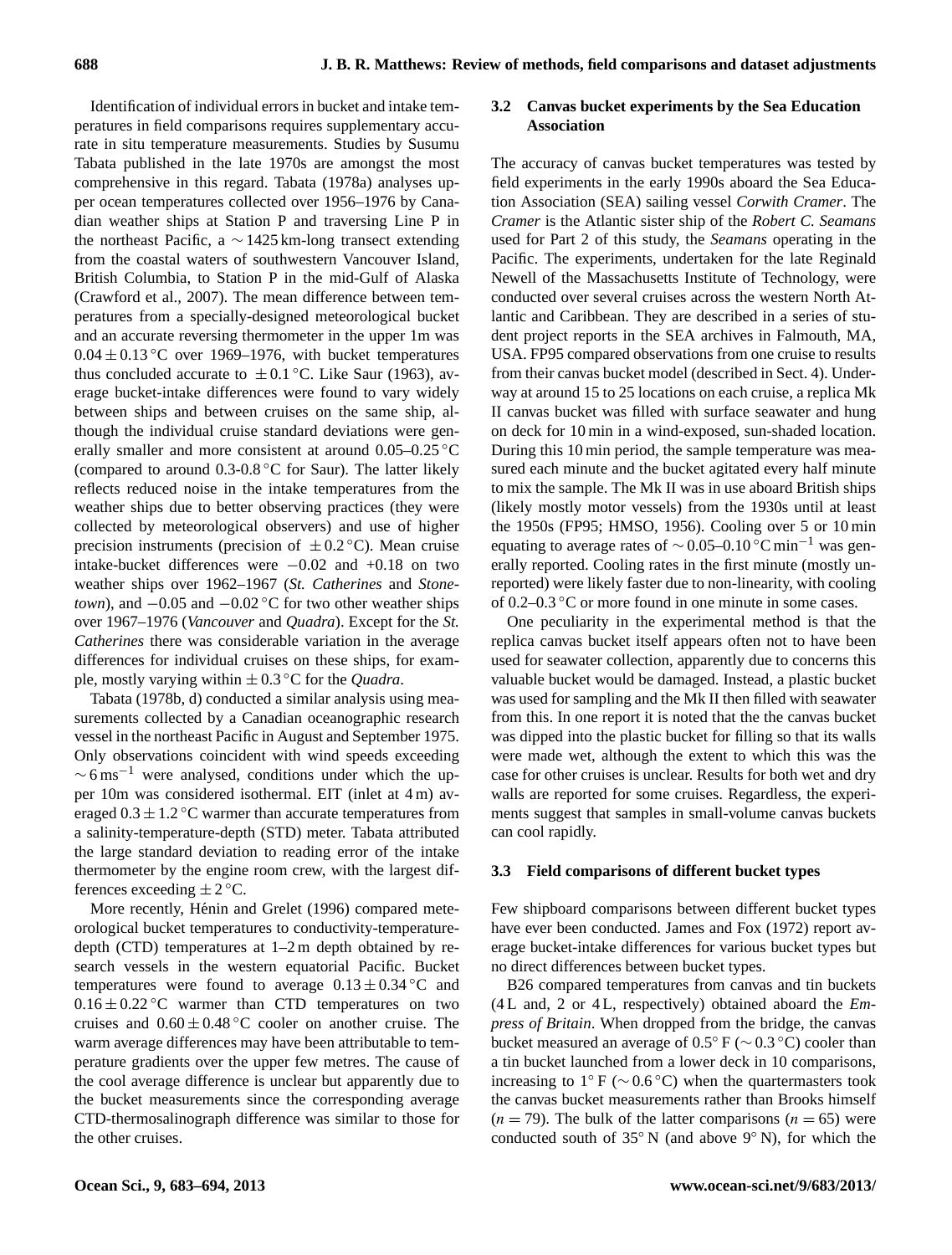average difference was smaller at 0.3 ◦C. The extent to which the larger difference found for the quartermasters' measurements is due to additional sample cooling rather than thermometric error is unclear. The quartermasters were using the ship's slow-response (and perhaps poorly-calibrated) thermometer while Brooks was using a calibrated fast-response thermometer. Recall also that the quartermasters were only measuring to a half or whole ◦ F. Brooks attributes the difference to several sources, including cooling by or of the thermometer.

Brooks conducted a similar comparison aboard the *Finland* in May 1928 (B28). Canvas bucket temperatures (4 L bucket, double-walled) obtained by the crew averaged 0.4 ◦C lower than tin bucket temperatures obtained by Brooks with a calibrated thermometer, both buckets being deployed from a similar low deck level. Although attributed to cooling of the canvas bucket samples, the main thermometer used by the crew (a galley thermometer) exhibited variable error between  $-0.5$  and  $+0.75^{\circ}$  F ( $-0.3$  and  $+0.4^{\circ}$ C) dependent upon temperature. However, the cool error of the canvas bucket temperatures was found to increase with larger depressions of the wet bulb temperature below the SST, as would be expected for sample cooling. It was also found to be substantially larger at nighttime than daytime, averaging 1.1 and 0.4 ◦C, respectively. The larger nighttime error was attributed to the observers removing the reservoir thermometer from the bucket to hold under a light for reading.

#### **3.4 Wind tunnel experiments**

Ashford (1949) measured the temperature change of water samples in several types of bucket when suspended in a wind tunnel. The buckets were first dipped in a water bath, the temperature of which was varied to yield a range of air– water temperature contrasts. Wind speed was held fixed at 20 mph ( $\sim$  9 m s<sup>-1</sup>) while air temperature and relative humidity varied from 15.6–18.3 ◦C and 50–60 %, respectively. Note that the latter is fairly low compared to typical open ocean values. The rate of sample temperature change was found to increase with greater contrast between the wet bulb and water temperature, with warming observed for positive differences and cooling for negative. Measured cooling rates with an Mk II bucket were intermediate between those for a rubber-walled German scoop thermometer and a German rubber pail. With a  $3^{\circ}$ C water-wet bulb contrast, the scoop thermometer cooled at  $\sim 0.2$  °C min<sup>-1</sup> and the Mk II by  $\sim$  0.1 °C min<sup>-1</sup>, while the sample in the rubber pail did not change temperature perceptively. These contrasting cooling rates may partly reflect the different volumetric capacities of the buckets (0.6 L for the scoop thermometer, 4 L for the Mk II and unknown volume for the rubber pail). Cooling rates were found to be independent of whether the external surface of the bucket was wet or dry.

Roll (1951b) conducted wind tunnel experiments with the same model of scoop thermometer as used by Ashford (1949). This was again immersed in a tank of water at a desired temperature and then suspended. Wind speed was varied between 2 and  $19 \text{ m s}^{-1}$  and air–water temperature contrast was varied between +5 and  $-10$  °C. With a −2.5 ◦C air–water temperature contrast, the sample cooled, respectively, by 0.1 and  $0.25\,^{\circ}\text{C}$  in the first minute at wind speeds of 8 and 10 m s<sup>-1</sup>, with cooling not detected at lower wind speeds. No cooling was detected in the first minute for wind speeds of  $6 \text{ m s}^{-1}$  and below. The rate of temperature change was found to decline over the 10 min measurement period as the temperature contrast was diminished by heat exchange. Roll (1951a) stresses the difficulty of using results from wind tunnels to correct bucket temperatures given that the wind conditions experienced by buckets during the exposure period aboard ships cannot be reliably estimated.

### **4 Bucket and engine intake temperature adjustments**

FP95 developed physical models for temperature change of seawater samples in wood and canvas buckets. Modelled temperature change is dependent on air–sea temperature difference, relative humidity and apparent wind speed. Different versions of the models were developed by altering parameters such as ship speed and bucket exposure to solar radiation. Two canvas buckets of different dimension were modelled, one the size of the Mk II and the other half its diameter at 8 cm. Adjustments were derived for both "fast" and "slow" ships to represent motor and sailing vessels, with ship speed set to 7 and  $4 \text{ m s}^{-1}$ , respectively.

The FP95 bucket models are particularly sensitive to the choice of exposure time. For canvas bucket adjustments in non-equatorial regions with appreciable seasonal SST cycles and sufficient data, exposure time was determined using the finding that seasonal cycle amplitudes were generally larger in pre-1942 years (Folland, 2005). FP95 assumed the larger amplitudes were due to environmental cooling of wood and canvas buckets, the strength of which varies seasonally in their adjustments. Exposure time was altered in 10° latitude bands to find adjustments that would minimise the variance of three pre-1942 30-year average seasonal cycles relative to the total variance of their complete record. The longest exposure times so derived exceeded 5 min and the shortest were under 2 min. An "optimum integration time" (not reported) was calculated for each model version by averaging over derived times for all 30-year averages across all latitude bands. The exposure time for wooden bucket adjustments was set to 4 min everywhere, partitioned into a 1 min hauling period and a 3 min on-deck phase.

To generate final pre-1942 "corrections", the adjustments from different model versions were combined to fit a timevariant ratio of the number of wood to canvas bucket observations and an assumed linear increase in ship speed from 4 to  $7 \text{ m s}^{-1}$  between 1870 and 1940. The former was set so that the resulting adjustments would minimise the difference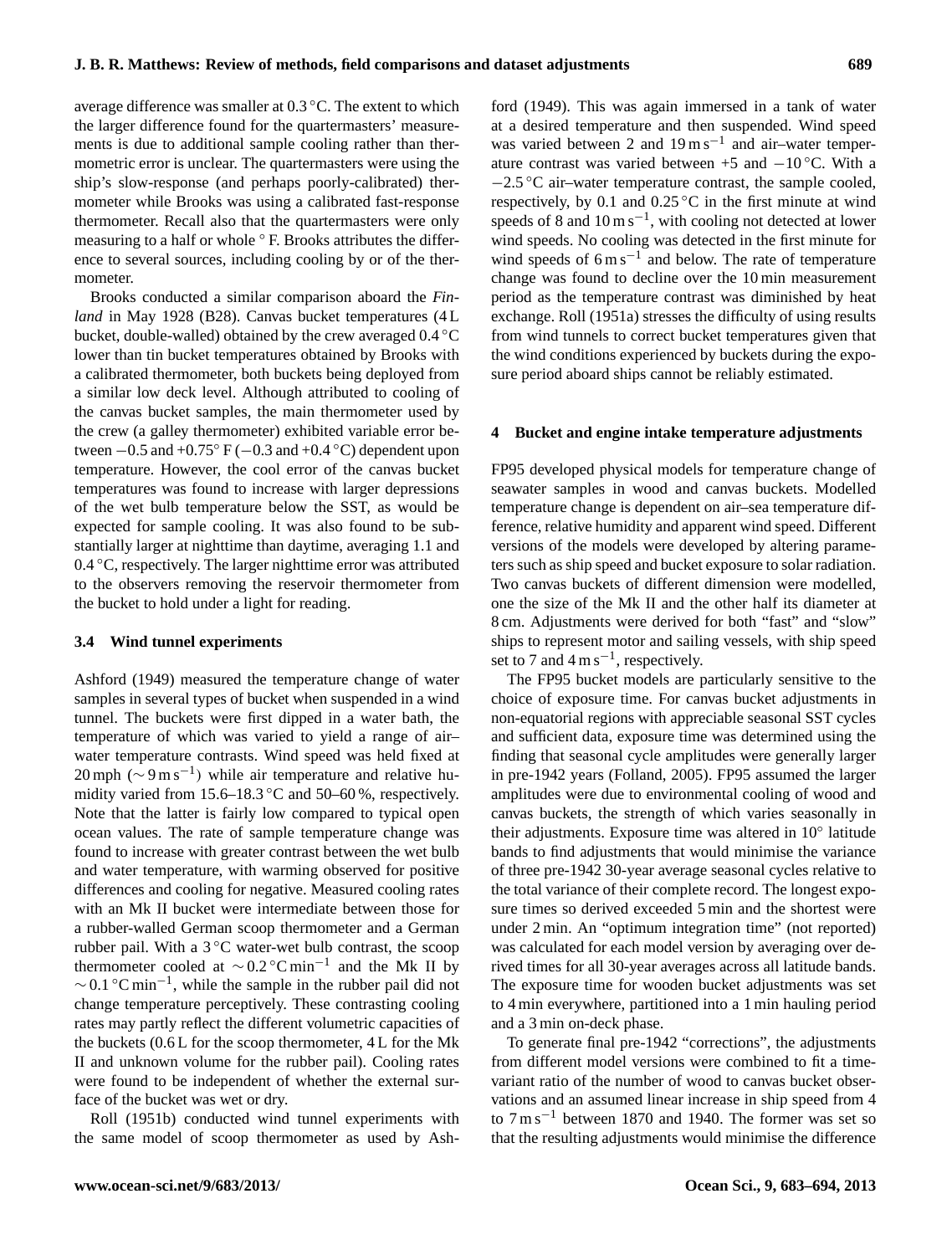between night marine air temperature (NMAT) and SST anomalies in the tropical Pacific and southern tropical Indian Ocean between 1856 and 1920. FP95 found pre-1942 annualmean northern- and southern-hemispheric NMAT anomalies were up to  $0.5\,^{\circ}\text{C}$  larger than the corresponding SST anomalies and attributed this to bucket cooling. It is commonly assumed that NMAT and SST anomalies should be similar on seasonal and longer timescales.

The FP95 adjustments have been applied with some modifications to pre-1942 bucket temperatures in the UK Met Office Hadley Centre Sea Ice and SST dataset, HadISST (Rayner et al., 2003), and the second and third versions of the Hadley Centre SST dataset, HadSST2 (Rayner et al., 2006) and HadSST3 (Kennedy et al., 2011a, b). Independent bucket adjustments have been applied to the US National Oceanic and Atmospheric Administration's Extended Reconstruction SST version 3, ERSSTv3 (Smith et al., 2008), derived by Smith and Reynolds (2002) using the assumption of similarity between NMAT and SST anomalies. Kent et al. (2010) compare bucket adjustments applied to HadSST2 and ERSSTv3. Both generally increase on a global annualaverage from the mid-19th century to around 1920 and then plateau to the late 1930s. In HadSST2, the global-mean of the adjustments increases from  $\sim 0.2$  °C in 1880 to  $\sim 0.4$  °C in 1920. This is due to the specification of increases in the proportion of canvas to wooden bucket measurements and "fast" to "slow" ships over this period.

As of 2008, in situ observations in historical SST datasets had not been adjusted post-1941. Thompson et al. (2008) suggested a need to apply adjustments to more recent observations, arguing an abrupt 1945 drop of ∼ 0.3 ◦C in globalmean SST from HadSST2 was the result of uncorrected method changeover. In HadSST3, adjustments have been applied to measurements from buckets, buoys and engine intakes over the duration of the record (1850–2006). The FP95 "fast ship" adjustments are used post-1941, with their wooden bucket adjustments applied to temperatures from modern "insulated" buckets. A linear switchover from canvas buckets to the latter is specified over the 1950s and 1960s. As for HadSST2, different realisations of the FP95 adjustments were derived by varying bucket model parameters within their supposed uncertainty ranges.

Multiple realisations of EIT adjustments were also developed for HadSST3. For measurements obtained in the North Atlantic between 1970 and 1994, adjustments were generated from the EIT errors of Kent and Kaplan (2006). Adjustments for other regions and years were derived by taking the best estimate for the average EIT error from the literature to be  $0.2 \degree$ C too warm. Note that "strictly speaking" adjustments are intended to be relative to the mix of observations in the respective dataset reference period (in this case 1961– 1990) rather than corrections back towards "true" values.

HadSST3 has been combined with the fourth version of the Climatic Research Unit (CRU) near-surface land air temperature dataset, CRUTEM4 (Jones et al., 2012), to produce a new global instrumental surface temperature record, Had-CRUT4 (Morice et al., 2012).

# **5 Exposure time**

The magnitude of the temperature change simulated by the FP95 bucket models critically depends on the specified exposure time. This can be partitioned into a hauling phase and an on-deck period. Here an attempt is made to constrain the historical durations of these periods using information in the literature.

The length of the hauling period depends on the height of the observer above the waterline and the quickness of the haul. Lumby (1928) notes that buckets could be drawn upward a distance of 30–60 ft (∼ 9–18 m) or more. Brooks  $(1926)$  reported that quick hauls with a 4 L tin bucket from 10 to 20 ft (∼ 3–6 m) up on the leeward stern of the *Empress of Britain* took him 20 to 30 s, equating to hauling speeds of  $\sim$  0.2 m s<sup>-1</sup>. The hauling period would undoubtedly have been longer for the canvas bucket measurements conducted by the crew from the bridge, but no estimates are given. Lumby (1928) estimates the exposure time for these measurements to have been no longer than 2 min based on his own experimental sample cooling rates (0.11–0.12◦C min−<sup>1</sup> ) and the portion of the canvas bucket error attributed to sample cooling by Brooks (∼ 0.25 ◦C), both of which are rather uncertain. On the *Finland*, the typical hauling period for the mariners' canvas bucket deployments from a low deck (likely  $\sim$ 9 m up) was apparently 2 min, equating to a very slow hauling speed of 0.08 m s<sup>-1</sup>. Brooks suggested this could have been reduced to 1 min by faster handwork. For comparison, the hauling period for Brooks' tin bucket measurements from a similar deck level (9 m up) appears to have been  $\sim$  20–30 s (his exposure time was  $\sim$  30–40 s and his fastresponse thermometer stabilised in ∼ 10 s), equating to hauling speeds  $\sim$  0.3–0.45 m s<sup>-1</sup>. Note that all these values are for bucket deployments conducted on large ocean liners. It is unclear whether deployments were generally conducted from the bridge or from a lower deck on such vessels. More generally, the extent to which deployments are and were conducted from heights exceeding 10 m is unknown, with deployments becoming increasingly difficult at greater heights and vessel speeds.

With regards to the on-deck period, this can generally be assumed to be largely comprised of the waiting period for thermometer stabilisation following insertion, at least for those buckets without built-in thermometers. Bucket temperature readings conducted aboard the *Finland* by the ships' crew took ∼ 45–60 s, suggesting that the thermometers used stabilised within a similar period. This would be consistent with Lumby (1928) who notes that a thermometer will indicate the water temperature in one minute with reasonably active stirring. On-deck periods for pre-WWII bucket measurements are generally assumed to have been much longer than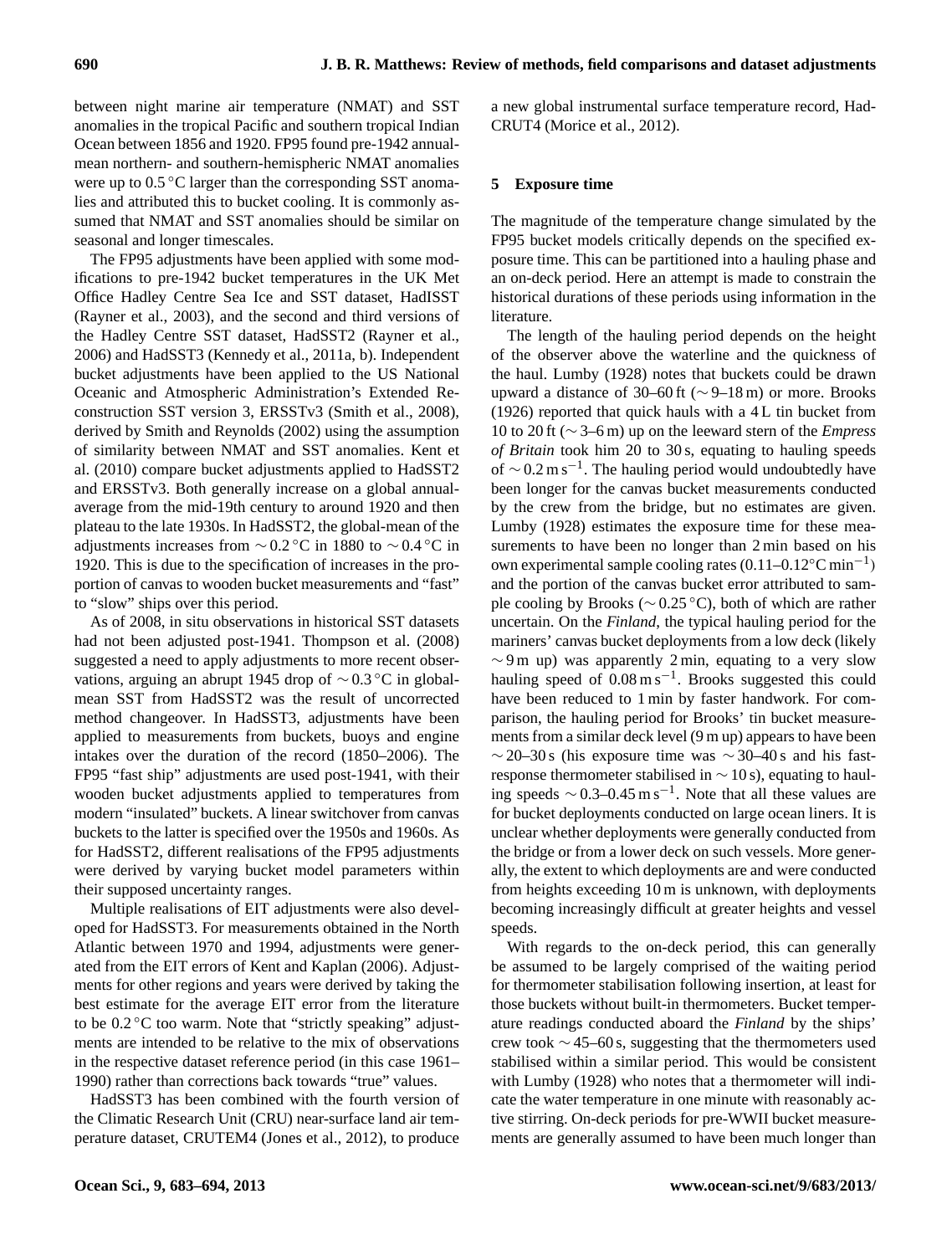this based on recommended waiting periods for thermometer equilibration of 2–3 min or more (FP95). However, written instructions do not necessarily equate to the actual practices of mariners. Schott (1893) suggests that periods of 3–4 min noted in some books are much too long for most instruments in use given the potential for bucket cooling. He reports waiting an average of 1 min before obtaining a reading. A post-WWII source, HMSO (1956), states that thermometers attain a steady reading after about 30 s with vigourous stirring, with Stubbs (1965) noting that this was the waiting period respected on a British ocean weather ship. The response time of liquid-in-glass thermometers is almost entirely dependent on bulb diameter (Nicholas and White, 2001), being longer for larger diameter bulbs. Placing greater weight on actual reports of the duration of thermometer stabilisation periods over recommendations from observing instructions, I suggest that the on-deck period would generally have been around 1 min.

## **6 Synthesis and conclusions**

Various techniques have been used to measure sea surface temperature since the mid-19th century. Methods differ in terms of platform, measurement depth and extent of automation (e.g. manual observation and recording). Shipboard methods include temperature measurement of bucket samples and of engine cooling water intakes. Methodological details are generally poorly documented for both methods, but particularly so for intakes. The latter not being a dedicated scientific method, instruments and procedures have likely varied widely between ships. Many details of shipboard methods show general changes over time. Indeed ships themselves have clearly altered dramatically since the 1850s, with a general increase in average speed, freeboard and the deepest drafts. Intake depths on modern voluntary observing ships appear typically around 7–10 m, although can exceed 15 m.

Accurate temperatures can be obtained with either the bucket or intake method. However, measurements cannot be expected to be of high accuracy or precision when obtained by untrained sailors using poorly-calibrated, low-resolution thermometers. This is not of major concern with regards the accuracy of large-scale area-average SST records since random and systematic errors associated with individual observations and instruments tend to cancel out across large numbers of observations. The literature suggests a tendency for the lowest resolution liquid-in-glass thermometers in use to have generally been poorer for intake readings than for bucket measurements. There are reports of intake thermometers graduated in intervals of only 2 or 5◦ F (B28; Saur, 1963), consistent with the idea that EIT readings would only have been needed to accuracy of  $1-2$ °C in their traditional engine monitoring role. However, whether intake thermometers were generally of poorer accuracy and precision than those used for bucket measurements is unclear. Saur (1963) describes a study in which several were found to read in systematic error by between  $-1$  and  $+2$  °C, while B28 notes that a galley thermometer used for bucket measurements aboard the *Finland* read in variable error between  $-0.3$  and  $+0.4$  °C.

Bucket temperatures have generally been found to average a few tenths of ◦C cooler than simultaneous intake temperatures in field studies, although with considerable scatter amongst the individual bucket-intake differences (e.g. James and Fox, 1972). Such variability is likely, at least in part, due to poor observation and recording with thermometers of variable accuracy and resolution. Such noise does not necessarily negate the accuracy of average differences, however. Average bucket-intake differences are found to vary widely, both between ships and between cruises on the same ship (Saur, 1963; Tabata, 1978a). Crucially though, individual errors in bucket and intake temperatures cannot be directly distinguished from relative bucket-intake differences. To do so requires supplementary accurate in situ temperatures and these have rarely been obtained in field comparisons. In their absence it is difficult to distinguish, for instance, between contributions from thermometric errors, temperature change of bucket samples and near-surface temperature gradients in non-zero average differences found for individual ships and cruises.

The magnitude of bucket cooling depends on the cooling rate and the time elapsed between sampling and thermometer reading (the exposure time). Field and lab experiments suggest samples in small-volume canvas buckets can cool at rates of 0.05–0.10 °C min<sup>-1</sup> or more (e.g. 0.2 °C min<sup>-1</sup>). Wind tunnel experiments (Ashford, 1949; Roll, 1951b) have shown cooling to be faster under larger sea–air temperature contrasts and at higher wind speeds. From physical principles we would expect cooling rates to vary with bucket type and construction (e.g. material, presence of a lid) and sample volume. Different buckets can have quite different volumes, so the influence of each of these factors is often unclear in field and lab experiments. Canvas buckets of volumetric capacity between 2 and 12 L are known to have been used (B28; Schott, 1893; Uwai and Komura, 1992).

Systematic warm error in intake temperatures is also a plausible explanation for negative average bucket-intake differences. For instance, Tabata (1978b, d) found EIT to average  $0.3 \pm 1.2$  °C warmer than accurate in situ temperatures on a research vessel, while Brooks (1928) found EIT to be overly-warm by  $0.7 \degree C$  on average on an ocean liner. Given the large magnitude of these errors, it is possible that the principal cause of the 0.3 ◦C average intake-bucket difference found by James and Fox (1972) is EIT error rather than bucket cooling. Note that the general origin of systematic warm errors in EIT is poorly known, with it being demonstrated in Part 2 that warming of intake seawater by hot engine room air is an unlikely explanation.

Bucket adjustments have been applied to historical SST datasets in an attempt to reduce supposed bucket cooling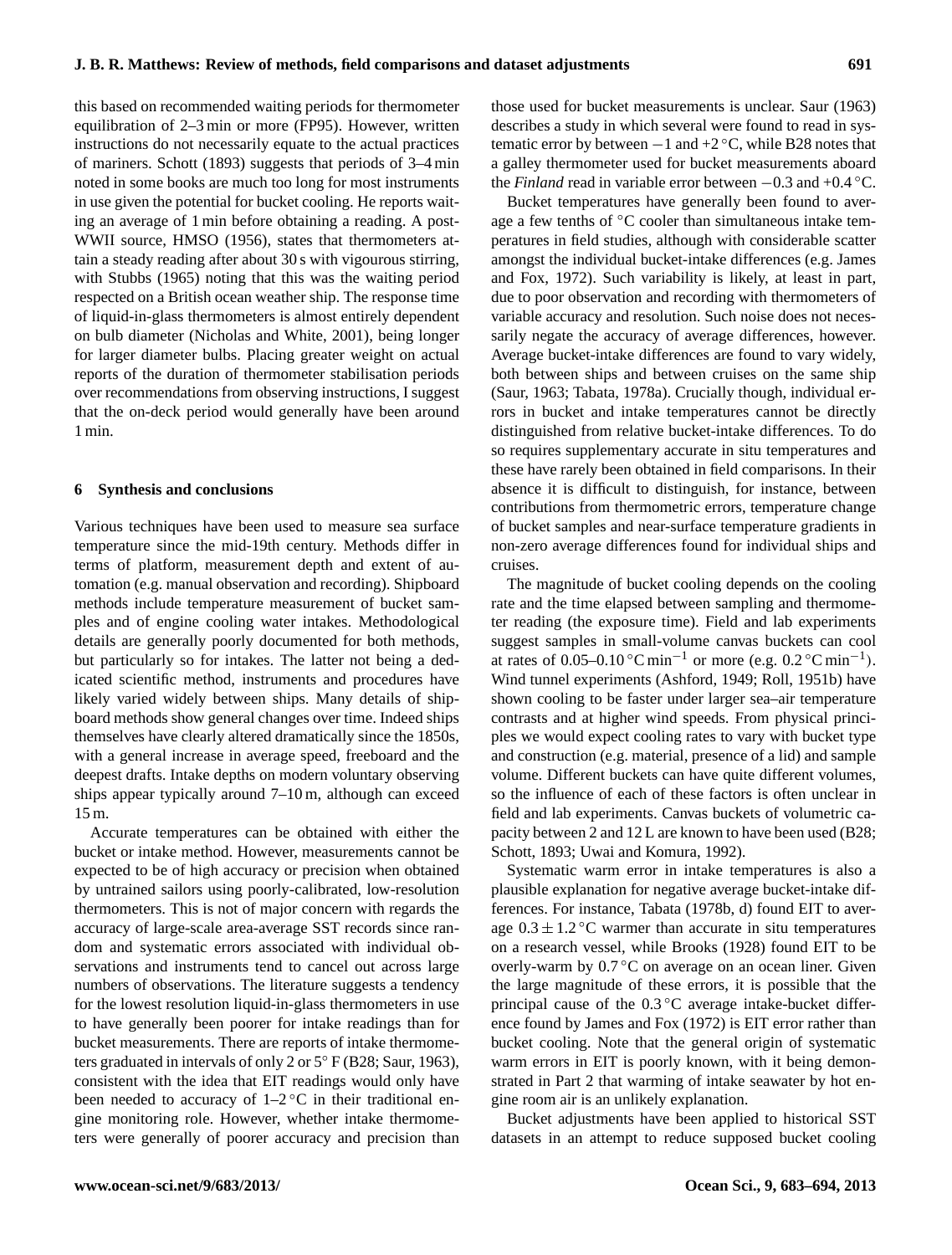error. In the case of the Hadley Centre SST datasets (e.g. HadSST3), these were derived using variants of the FP95 bucket models. These models are particularly sensitive to the choice of exposure time, an interval comprised of a hauling period and an on-deck phase. Based on the literature, there is scope for both of these periods to have ranged between tens of seconds and a few minutes. For their wooden bucket adjustments, FP95 assume a 1 min hauling phase and a 3 min on-deck period, giving a total exposure time of 4 min. They support their use of on-deck periods of several minutes by citing instructions recommending waiting periods for thermometer equilibration of 2–3 min or more. However, the few reports we have detailing actual durations of thermometer reading periods suggest they could typically have been only around a minute in duration (Schott, 1893; B28). Since this is uncertain, I suggest that the range of possible average exposure times used to derive bucket adjustments be widened to allow for periods of 1–2 min.

Bucket-intake field comparisons are of variable relevance to the bulk of the historical SST data in ICOADS. Studies vary greatly in terms of the type(s) of vessel used (e.g. scientific or merchant; sail or motor), the methods assessed, and the spatial and temporal coverage of measurements (e.g. region(s), season(s) and number of observations). Further, a minor variant of a historical method may have been tested (e.g. a particular type of bucket) that was not in widespread use. This in itself is difficult to assess given the lack of metadata accompanying historical SST measurements. In terms of deducing the extent to which bucket and intake errors are due to actual change in sample temperature, the utility of several field studies is reduced by poor measurement quality (e.g. the use of an inaccurate ships' thermometer in the B28 study). Accurate measurement of sample temperature change requires use of well-calibrated, high precision, fastresponse thermometers. Such limitations of previous studies can be addressed through new field experiments of the type presented in Part 2.

*Acknowledgements.* I gratefully acknowledge funding from the Natural Sciences and Engineering Research Council of Canada (NSERC) Collaborative Research and Training Experience (CREATE) Training Program in Interdisciplinary Climate Science at the University of Victoria. I thank John Kennedy for providing difficult-to-obtain papers, available online at [http://www.metoffice.gov.uk/hadobs/hadsst3/references.html.](http://www.metoffice.gov.uk/hadobs/hadsst3/references.html) I also thank Brian Matthews for discussion and John Kennedy, Andrew Weaver, David Parker and Phil Jones for comments.

Edited by: E. J. M. Delhez

## **References**

- Ashford, O. M.: A new bucket for measurement of sea surface temperature, Mar. Observ., 19, 107–112, 1949.
- Beggs, H. M., Verein, R., Paltoglou, G., Kippo, H., and Underwood, M.: Enhancing ship of opportunity sea surface temperature observations in the Australian region, J. Operat. Oceanogr., 5, 59– 73, 2012.
- Brooks, C. F.: Observing Water-Surface Temperatures at Sea, Mon. Wea. Rev., 54, 241–253, doi[:10.1175/1520-](http://dx.doi.org/10.1175/1520-0493(1926)54%3C241:OWTAS%3E2.0.CO;2) [0493\(1926\)54](http://dx.doi.org/10.1175/1520-0493(1926)54%3C241:OWTAS%3E2.0.CO;2)<241:OWTAS>2.0.CO;2, 1926.
- Brooks, C. F.: Reliability of different methods of taking sea-surface temperatures, J. Washington Acad. Sci., 18, 525–545, 1928.
- Brooks, C. F.: Chapter 14 Oceanograpy and Meteorology, in: Physics of the Earth – V: Oceanography, Bulletin of the National Research Council, 85, National Academy of Sciences, Washington, DC, USA, 457–519, 1932.
- Collins, C. A., Giovando, L. F., and Abbott-Smith, K. B.: Comparison of Canadian and Japanese Merchant-Ship Observations of Sea-Surface Temperature in the Vicinity of Present Ocean Weather Station "P", 1927–1933, J. Fish. Res. Bd. Can., 32, 253– 258, doi[:10.1139/f75-023,](http://dx.doi.org/10.1139/f75-023) 1975.
- Crawford, W., Galbraith, J., and Bolingbroke, N.: Line P ocean temperature and salinity, 1956–2005, Prog. Oceanogr., 75, 161–178, doi[:10.1016/j.pocean.2007.08.017,](http://dx.doi.org/10.1016/j.pocean.2007.08.017) 2007.
- Ecology and Environment, Inc.: Final Environmental Impact Statement/Environmental Impact Report for the Cabrillo Port Liquified Natural Gas Deepwater Port License Application: Volume III: Appendix D5, California State Lands Commission, Sacramento, CA, USA, 2007.
- Emery, W. J., Castro, S., Wick, G. A., Schluessel, P., and Donlon, C.: Estimating Sea Surface Temperature from Infrared Satellite and In Situ Temperature Data, Bull. Amer. Meteor. Soc., 82, 2773–2785, doi[:10.1175/1520-](http://dx.doi.org/10.1175/1520-0477(2001)082%3C2773:ESSTFI%3E2.3.CO;2) [0477\(2001\)082](http://dx.doi.org/10.1175/1520-0477(2001)082%3C2773:ESSTFI%3E2.3.CO;2)<2773:ESSTFI>2.3.CO;2, 2001.
- Fedorov, K. N. and Ginsburg, A. I.: The Near-surface Layer of the Ocean, VSP, Utrecht, The Netherlands, 1992.
- Folland, C. K.: Assessing Bias Corrections in Historical Sea Surface Temperature using a Climate Model, Int. J. Climatol., 25, 895– 911, doi[:10.1002/joc.1171,](http://dx.doi.org/10.1002/joc.1171) 2005.
- Folland, C. K. and Parker, D. E.: Correction of instrumental biases in historical sea surface temperature data, Q. J. R. Meteorol. Soc., 121, 319–367, doi[:10.1002/qj.49712152206,](http://dx.doi.org/10.1002/qj.49712152206) 1995.
- Hagart-Alexander, C.: Chapter 21 Temperature Measurement, in: Instrumentation Reference Book (4th Edition), edited by: Boyes, W., Butterworth-Heinemann, Burlington, MA, USA, 269–326, 2010.
- Hénin, C. and Grelet, J.: A merchant ship thermo-salinograph network in the Pacific Ocean, Deep-Sea Res. Pt. I, 43, 1833–1855, doi:http://dx.doi.org/10.1016/S0967-0637(96)00084-2, 1996.
- HMSO: Handbook of meteorological instruments part 1, 404–407, HMSO, 1956.
- James, R. W. and Fox, P. T.: Comparative Sea-Surface Temperature Measurements, WMO, Geneva, Switzerland, 1972.
- James, R. W. and Shank, M. K.: Effect of Variation of Intake Depths on Water Injection Temperatures, Marine Sciences Department, US Naval Oceanographic Office, Washington, DC, USA, 1964.
- Jones, P. D. and Bradley, R. S.: Climatic variations in the longest instrumental records, in: Climate since A.D. 1500, edited by: Bradley, R. S. and Jones, P. D., Routledge, London, UK, 1992.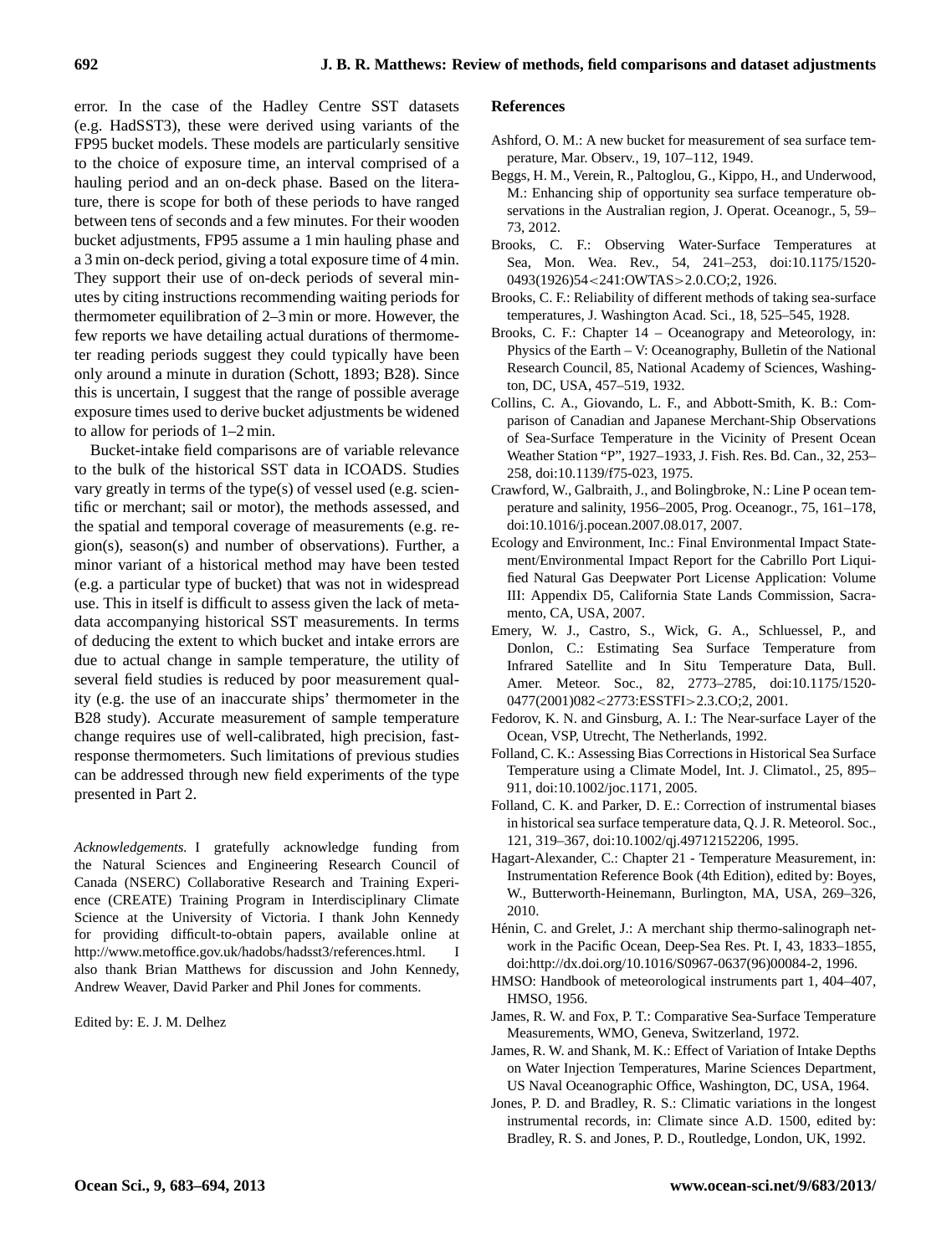# **J. B. R. Matthews: Review of methods, field comparisons and dataset adjustments 693**

- Jones, P. D., Lister, D. H., Osborn, T. J., Harpham, C., Salmon, M., and Morice, C. P.: Hemispheric and large-scale land-surface air temperature variations: An extensive revision and an update to 2010, J. Geophys. Res., 117, D05127, doi[:10.1029/2011JD017139,](http://dx.doi.org/10.1029/2011JD017139) 2012.
- Kennedy, J. J., Brohan, P., and Tett, S. F. B.: A global climatology of the diurnal variations in sea-surface temperature and implications for MSU Temperature Trends, Geophys. Res. Lett., 34, L05712, doi[:10.1029/2006GL028920,](http://dx.doi.org/10.1029/2006GL028920) 2007.
- Kennedy, J. J., Rayner, N. A., Smith, R. O., Parker, D. E., and Saunby, M.: Reassessing biases and other uncertainties in sea surface temperature observations measured in situ since 1850: 1. measurement and sampling uncertainties, J. Geophys. Res., 116, D14103, doi[:10.1029/2010JD015218,](http://dx.doi.org/10.1029/2010JD015218) 2011a.
- Kennedy, J. J., Rayner, N. A., Smith, R. O., Parker, D. E., and Saunby, M.: Reassessing biases and other uncertainties in sea surface temperature observations measured in situ since 1850: 2. Biases and homogenization, J. Geophys. Res., 116, D14104, doi[:10.1029/2010JD015220,](http://dx.doi.org/10.1029/2010JD015220) 2011b.
- Kent, E. C. and Kaplan, A.: Toward Estimating Climatic Trends in SST. Part III: Systematic Biases, J. Atmos. Oceanic Technol., 23, 487–500, doi[:10.1175/JTECH1845.1,](http://dx.doi.org/10.1175/JTECH1845.1) 2006.
- Kent, E. C. and Taylor, P. K.: Toward Estimating Climatic Trends in SST. Part I: Methods of Measurement, J. Atmos. Oceanic Technol., 23, 464–475, doi[:10.1175/JTECH1843.1,](http://dx.doi.org/10.1175/JTECH1843.1) 2006.
- Kent, E. C., Woodruff, S. D., and Berry, D. I.: Metadata from WMO Publication No. 47 and an Assessment of Voluntary Observing Ship Observation Heights in ICOADS, J. Atmos. Oceanic Technol., 24, 214–234, doi[:10.1175/JTECH1949.1,](http://dx.doi.org/10.1175/JTECH1949.1) 2007.
- Kent, E. C., Kennedy, J. J., Berry, D. I., and Smith, R. O.: Effects of instrumentation changes on sea surface temperature measured in situ, Wiley Interdisciplinary Reviews: Climate Change, 1, 718– 728, doi[:10.1002/wcc.55,](http://dx.doi.org/10.1002/wcc.55) 2010.
- Kirk, T. H. and Gordon, A. H.: Comparison of intake and bucket methods for measuring sea temperature, Mar. Observ., 22, 33– 39, 1952.
- Lumby, J. R.: The surface sampler, an apparatus for the collection of samples from the sea surface from ships in motion, with a note on surface temperature observations, J. Cons. Perm. Int. Explor. Mer., 2, 332–342, 1927.
- Lumby, J. R.: Modification of the Surface Sampler with a view to the Improvement of Temperature Observation, J. Cons. Perm. Int. Explor. Mer., 3, 340–350, 1928.
- Matthews, J. B. R. and Matthews, J. B.: Comparing historical and modern methods of sea surface temperature measurement – Part 2: Field Comparison in the central tropical pacific, Ocean Sci., 9, 695–711, doi[:10.5194/os-9-695-2013,](http://dx.doi.org/10.5194/os-9-695-2013) 2013.
- Merchant, C. J., Llewellyn-Jones, D., Saunders, R. W., Rayner, N. A., Kent, E. C., Old, C. P., Berry, D., Birks, A. R., Blackmore, T., Corlett, G. K., Embury, O., Jay, V. L., Kennedy, J., Mutlow, C. T., Nightingale, T. J., Carroll, A. G., Pritchard, M. J., Remedios, J. J., and Tett, S.: Deriving a sea surface temperature record suitable for climate change research from the along-track scanning radiometers, Adv. Space Res., 41, 1–11, 2008.
- Morice, C. P., Kennedy, J. J., Rayner, N. A., and Jones, P. D.: Quantifying uncertainties in global and regional temperature change using an ensemble of observational estimates: The HadCRUT4 data set, J. Geophys. Res., 117, D08101, doi[:10.1029/2011JD017187,](http://dx.doi.org/10.1029/2011JD017187) 2012.
- Nicholas, J. V. and White, D. R.: Traceable Temperatures: An Introduction to Temperature Measurement and Calibration (2 Edn), Wiley, Chichester, UK, 2001.
- Parker, D. E.: Hadley Centre Internal Note 34: Summary of information on sampling apparatus for sea surface temperature measurement, Meteorological Office, Bracknell, UK, 1993.
- Piip, A. T.: A Critical Description of the CSIRO Sea Surface Temperature and Salinity Sampling Program from Merchant Ships, Marine Laboratory, Cronulla, NSW, Australia, 1974.
- Rao, P. K., Smith, W. L., and Koffler, R.: Global sea-surface temperature distribution determined from an environmental satellite, Mon. Wea. Rev., 100, 10–14, doi[:10.1175/1520-](http://dx.doi.org/10.1175/1520-0493(1972)100%3C0010:GSTDDF%3E2.3.CO;2) 0493(1972)100<[0010:GSTDDF](http://dx.doi.org/10.1175/1520-0493(1972)100%3C0010:GSTDDF%3E2.3.CO;2)>2.3.CO;2, 1972.
- Rayner, N. A., Parker, D. E., Horton, E. B., Folland, C. K., Alexander, L. V., Rowell, D. P., Kent, E. C., and Kaplan, A.: Global analyses of sea surface temperature, sea ice, and night marine air temperature since the late nineteenth century, J. Geophys. Res., 108, 4407, doi[:10.1029/2002JD002670,](http://dx.doi.org/10.1029/2002JD002670) 2003.
- Rayner, N. A., Brohan, P., Parker, D. E., Folland, C. K., Kennedy, J. J., Vanicek, M., Ansell, T. J., and Tett, S. F. B.: Improved Analyses of Changes and Uncertainties in Sea Surface Temperature Measured In Situ since the Mid-Nineteenth Century: The HadSST2 Dataset, J. Climate, 19, 446–469, doi[:10.1175/JCLI3637.1,](http://dx.doi.org/10.1175/JCLI3637.1) 2006.
- Reynolds, R. W., Rayner, N. A., Smith, T. M., Stokes, D. C., and Wang, W.: An Improved In Situ and Satellite SST Analysis for Climate, J. Climate, 15, 1609–1625, 2002.
- Roll, H. U.: Water temperatures measurements on deck and in the engine room. Ann. Meteor., 4, 439–443, 1951a.
- Roll, H. U.: The accuracy of measuring water temperature with the water scoop thermometer (Marinepütz – German scoop thermometer), Ann. Meteor., 10–12, 480–482, 1951b.
- Saur, J. F. T.: A Study of the Quality of Sea Water Temperatures Reported in Logs of Ships' Weather Observations, J. Appl. Meteor., 2, 417–425, doi[:10.1175/1520-](http://dx.doi.org/10.1175/1520-0450(1963)002%3C0417:ASOTQO%3E2.0.CO;2) 0450(1963)002<[0417:ASOTQO](http://dx.doi.org/10.1175/1520-0450(1963)002%3C0417:ASOTQO%3E2.0.CO;2)>2.0.CO;2, 1963.
- Schott, G.: Scientific results of a research voyage at sea carried out in the years 1891 and 1892, Justus Perthes, Gotha, Germany, 1893.
- Smith, T. M. and Reynolds, R. W.: Bias Corrections for Historical Sea Surface Temperatures Based on Marine Air Temperatures, J. Climate, 15, 73–87, doi[:10.1175/1520-](http://dx.doi.org/10.1175/1520-0442(2002)015%3C0073:BCFHSS%3E2.0.CO;2) [0442\(2002\)015](http://dx.doi.org/10.1175/1520-0442(2002)015%3C0073:BCFHSS%3E2.0.CO;2)<0073:BCFHSS>2.0.CO;2, 2002.
- Smith, T. M., Reynolds, R. W., Peterson, T. C., and Lawrimore, J.: Improvements to NOAA's Historical Merged Land-Ocean Surface Temperature Analysis (1880–2006), J. Climate, 21, 2283– 2296, doi[:10.1175/2007JCLI2100.1,](http://dx.doi.org/10.1175/2007JCLI2100.1) 2008.
- Stubbs, M. W.: The standard error of a sea surface temperature as measured using a canvas bucket, Meteorological Magazine, 94, 66–69, 1965.
- Stupart, F., Patterson, J., and Smith, H. G.: Ocean surface-water temperatures – methods of measuring and preliminary results, Bulletin of the National Research Council, 68, 1929.
- Tabata, S.: An Evaluation of the Quality of Sea Surface Temperatures and Salinities Measured at Station P and Line P in the Northeast Pacific Ocean, J. Phys. Oceanogr., 8, 970–986, doi[:10.1175/1520-0485\(1978\)008](http://dx.doi.org/10.1175/1520-0485(1978)008%3C0970:AEOTQO%3E2.0.CO;2)<0970:AEOTQO>2.0.CO;2, 1978a.